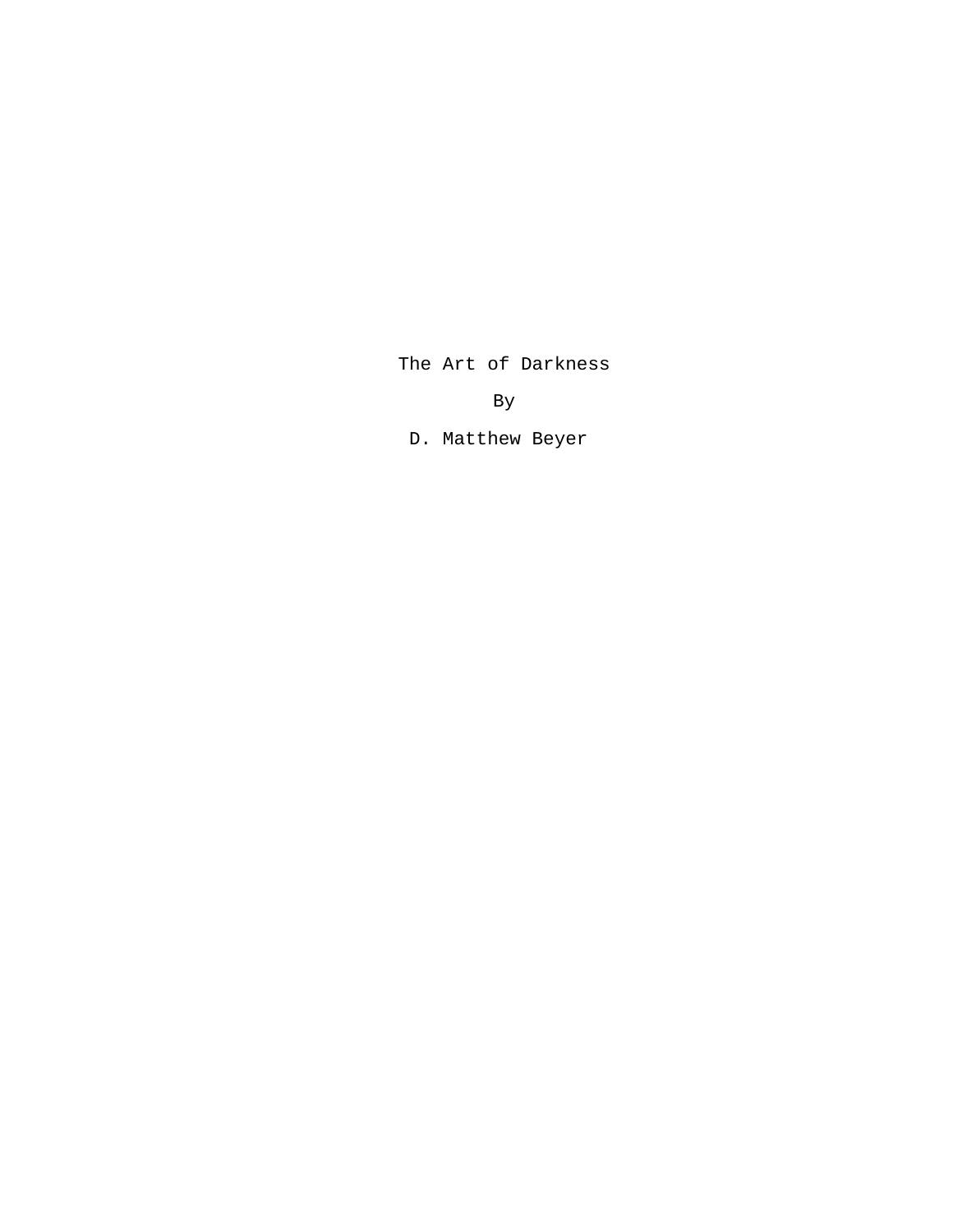(At rise: The stage is set as a rather drab apartment. A man- CONRAD- stands in the center of the apartment, looking a business card.)

# CONRAD.

Worth a shot.

(He pours a glass of wine and sets it on a table. Then he dips the card in the wine, pulls it out, and sets it on fire.

Suddenly, a knife comes flying into the room and lands inches from CONRAD.) JESUS TAP DANCING CHRIST!

## KAFKA.

(Offstage.) You called for me?

(Enter KAFKA, an eccentric yet well dressed woman. The cut of her suit is simply wrong- as if it was tailored by someone who'd never actually seen a suit, merely heard about them.) Well, here I am. What can I do for you?

#### CONRAD.

I've got a problem.

#### KAFKA.

I didn't hit you with the knife.

### CONRAD.

No, that's not it! I've got other problems-

### KAFKA.

Everyone does.

### CONRAD.

Just how exactly did you get here, anyway?

### KAFKA.

You sent for me. I came. Neither rain sleet snow nor hail can deter me from delivering on my promises.

### CONRAD.

No, how did you get IN HERE. Like in this room. The doors are all locked-

# KAFKA.

Oh yes. Magic, dear boy.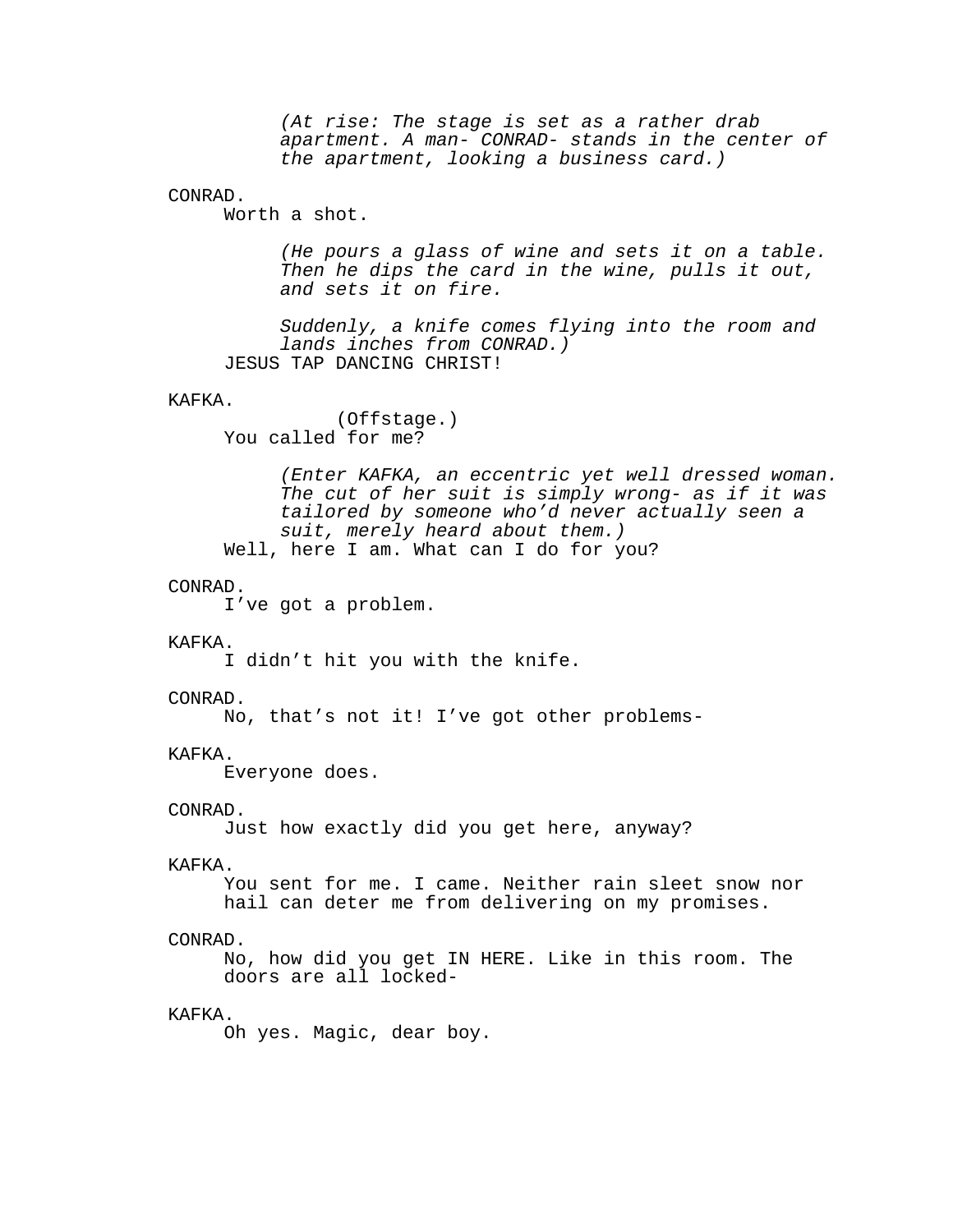# CONRAD.

Seriously?

# KAFKA.

What, you don't believe me?

## CONRAD.

Are we talking like Harry Potter magic or Uri Geller magic?

# KAFKA.

No, this goes deeper! You don't believe in magic!

### CONRAD.

Can't say I do.

# KAFKA.

Why is it then you want a magical solution to your problems? Surely looking where you don't believe isn't going to do you much good.

## CONRAD.

Okay, you're right, you win, you have a point. Now, about my problem-

### KAFKA.

Don't be hasty. Your name?

## CONRAD.

Conrad.

## KAFKA.

Just the one?

# CONRAD.

Um... Franz. Franz Conrad.

### KAFKA.

Well aren't we backwards! Joseph Kafka. Obstacles eliminated, problems solved and even occasional pest control.

(KAFKA extends a hand.)

## CONRAD.

Joseph? Not Josephine?

## KAFKA.

Don't discriminate! Ugh. Rude.

(Pushes her hand towards CONRAD forcibly.)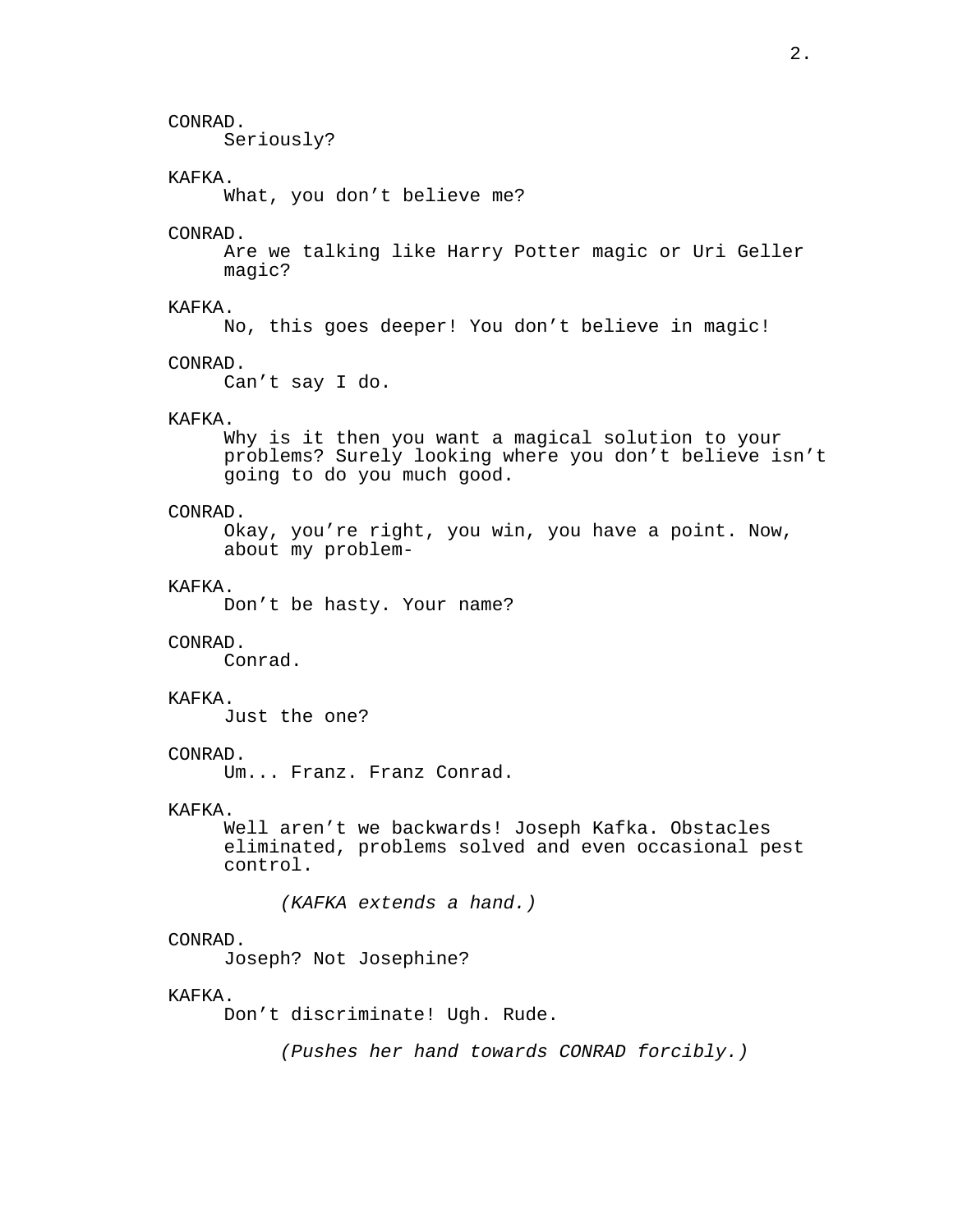CONRAD. What are you doing? KAFKA. It's a handshake, boy. Don't you do those out in the Congo, Mr. Conrad? CONRAD. I've never been to the Congo. KAFKA. Details, details. Shake my hand. (CONRAD does.) THE CONTRACT IS SEALED. (CONRAD looks terrified for a moment. Then, KAFKA starts laughing.) I'm joking, I'm joking! No Faustian bargains to be made here. Don't worry. CONRAD. So, um... Kafka, are you going to help me or not? KAFKA. That depends. What manner of problem do you have? CONRAD. Inter... interpersonal. KAFKA. Ooh, my favorite kind! I can make people disappear. CONRAD. So you're a murderer, then? KAFKA. A murderer?! Please, nothing so vulgar. Any liquored up hillbilly with a shotgun can kill monkeys at the zoo. I, am an artist! CONRAD. Yeah, the Pablo Picasso of death, I bet. KAFKA. No, more like Hieronymus Bosch. Now, you may be wondering- can Mr. Kafka help me? Why don't pretty girls like me? What sort of payment are we talking about? What's the capitol of Albania? Well, to answer those questions in no particular order- self esteem issues, if you have to ask you can't afford it, yes, and Tirana.

3.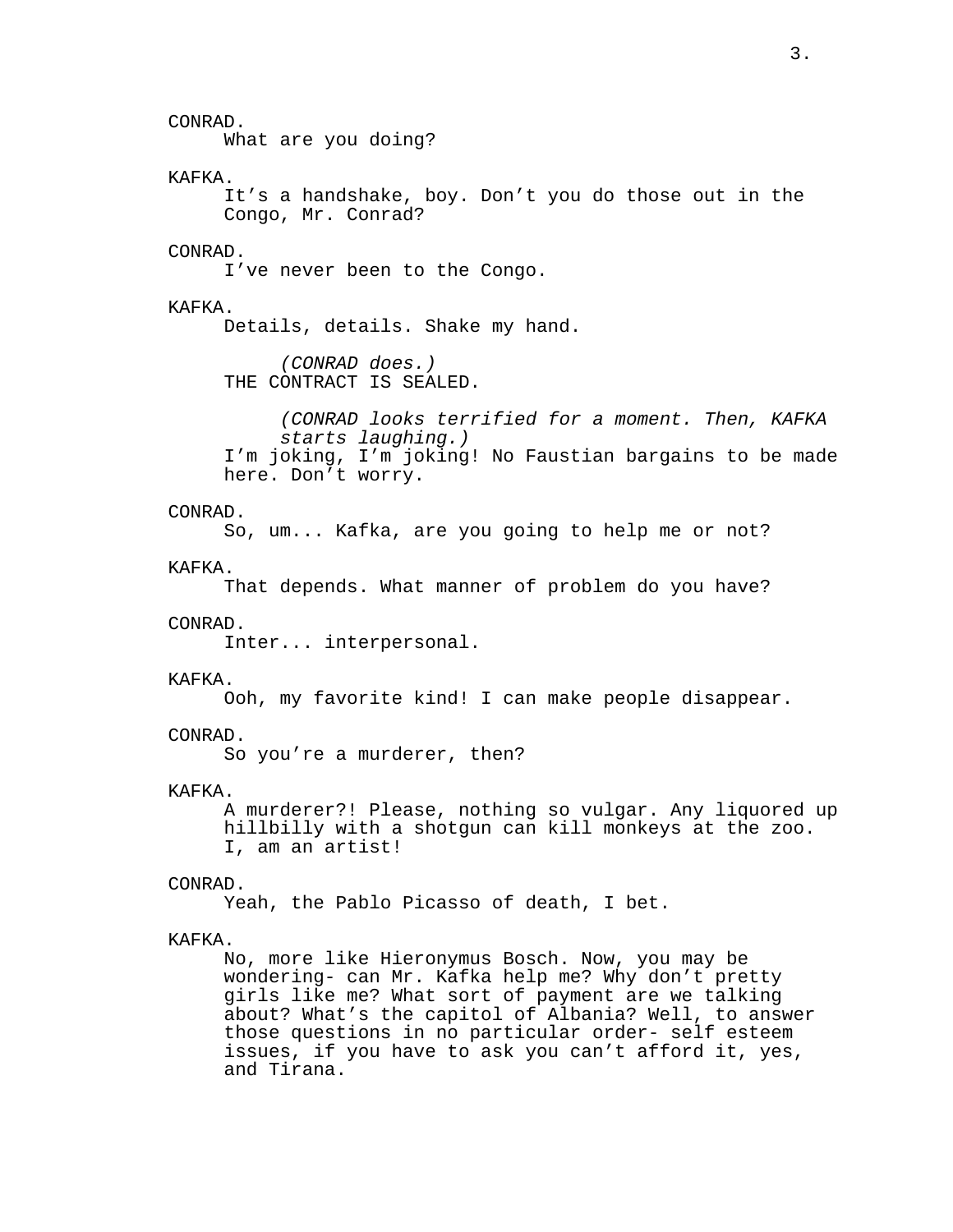### CONRAD.

Um... I think that's good. But I'm not going to lie I'm not really sure.

# KAFKA.

Now, tell me- what's your problem?

### CONRAD.

Well, there's this girl I like-

# KAFKA.

I could make her disappear but I think that would make more problems than it solves. Also, 59.

## CONRAD.

No, there's someone in the way. She's got a boyfriend. I- I want you to make him disappear.

# KAFKA.

84. Oh yes, kill her lover and then she'll fall madly in love with you! Hit men- this year's top valentine's day gift!

### CONRAD.

If he's out of the way I can slip in.

### KAFKA.

She will trace it back to you, my friend.

### CONRAD.

But I thought you said you were an artist-

# KAFKA.

Never underestimate the cunning of women. It's gotten wiser men than you killed!

### CONRAD.

I don't want your opinions I want results! Get rid of the boyfriend.

## KAFKA.

My friend, my friend- never stick your dick in a cake.

# CONRAD.

What the hell does that have to do with anything?!

# KAFKA.

Never stick your dick in a cake. It may still be a perfectly good cake and you can spend all day explaining it but at the end of the day nobody's going to eat it because you STUCK YOUR DICK IN IT! If you get rid of the boyfriend you've stuck your dick in her cake and that metaphor got away from me... I swear it made sense.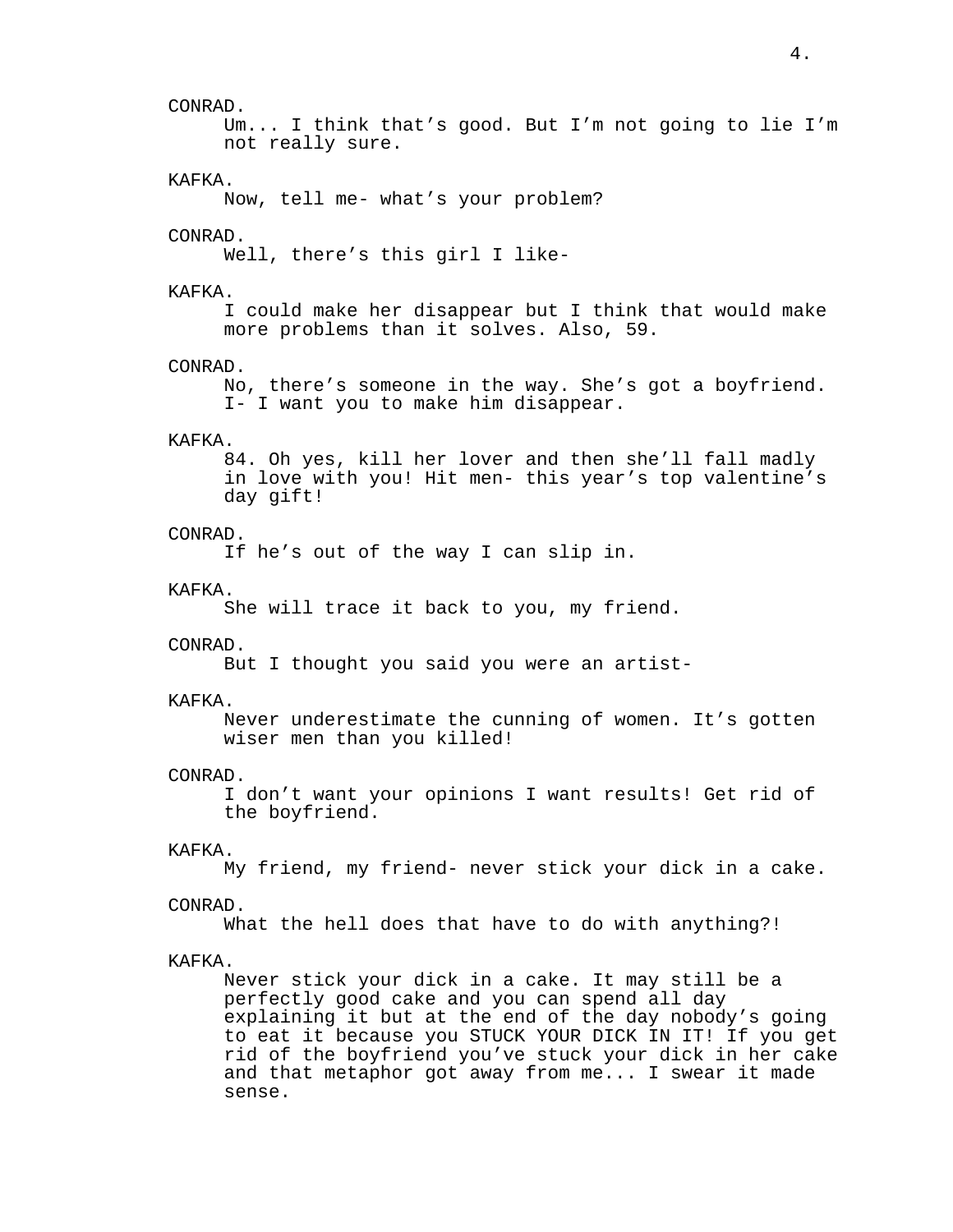CONRAD. Not in this universe. How... How do you function? KAFKA. At an extremely high level. CONRAD. Look, all I need is to have the boyfriend disappear. That's it. KAFKA. Does "the boyfriend" have a name? CONRAD. Michael. KAFKA. Alrighty then. And why is he the problem? CONRAD. He's not right for her. KAFKA. Bing bing! 100. And of course, you are. CONRAD. What in the hell is with the numbers? KAFKA. Just counting the number of times I've heard certain things. CONRAD. You keep track of these things? You're going to keep this secret, right? KAFKA. Not "keeping track" more like "keeping score." It's a bit like a game of chess on a grand scale, except there's no real strategy, all the pieces are kings, and none of the spaces are connected. CONRAD. So... It's nothing like chess at all. KAFKA. Not really, no. Why do you think he's not right for her? CONRAD. She'd be better off with me.

5.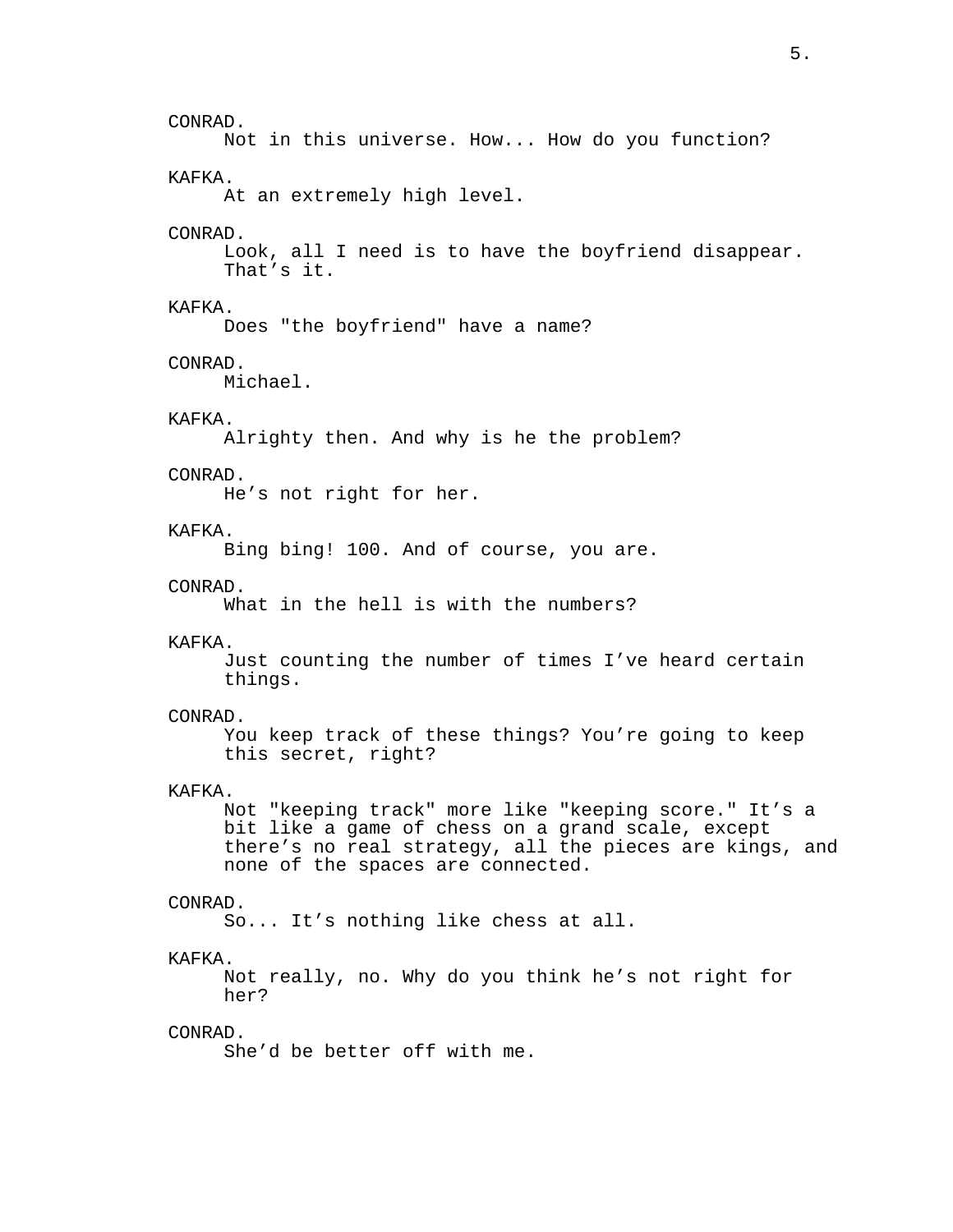# KAFKA.

Sarcasm is lost on you.

# CONRAD.

I'm serious! He's a self-absorbed jerk who doesn't care about her at all-

# KAFKA.

Oh, the horror! The horror! I don't think her boyfriend treats her well and-

# CONRAD.

Look, I've got a problem. You're a problem solver. I want you to solve my problem. Not to lecture me.

## KAFKA.

There's the small matter of payment.

### CONRAD.

Look, I'm desperate enough to look for a "magic" solution, I'll pay anything.

# KAFKA.

Cupcakes will do. Or sexual favors. Or maybe sexual favors involving cupcakes?

# CONRAD.

You can't be serious.

### KAFKA.

What, are you too afraid you'd like it? Don't worry, you've already said you're heterosexual today.

# CONRAD.

But you're a woman-

### KAFKA.

My friend, you're not making any sense at all.

## CONRAD.

You're insane. You are literally insane. I do hope you realize you're insane.

### KAFKA.

That's the tricky thing about insanity. Crazy people don't think they're crazy. I, on the contrary, am fully aware of my own eccentricities. Which is just the nice way to say I hail from the people's republic of Madbodia with our main exports of mixed nuts and batshit.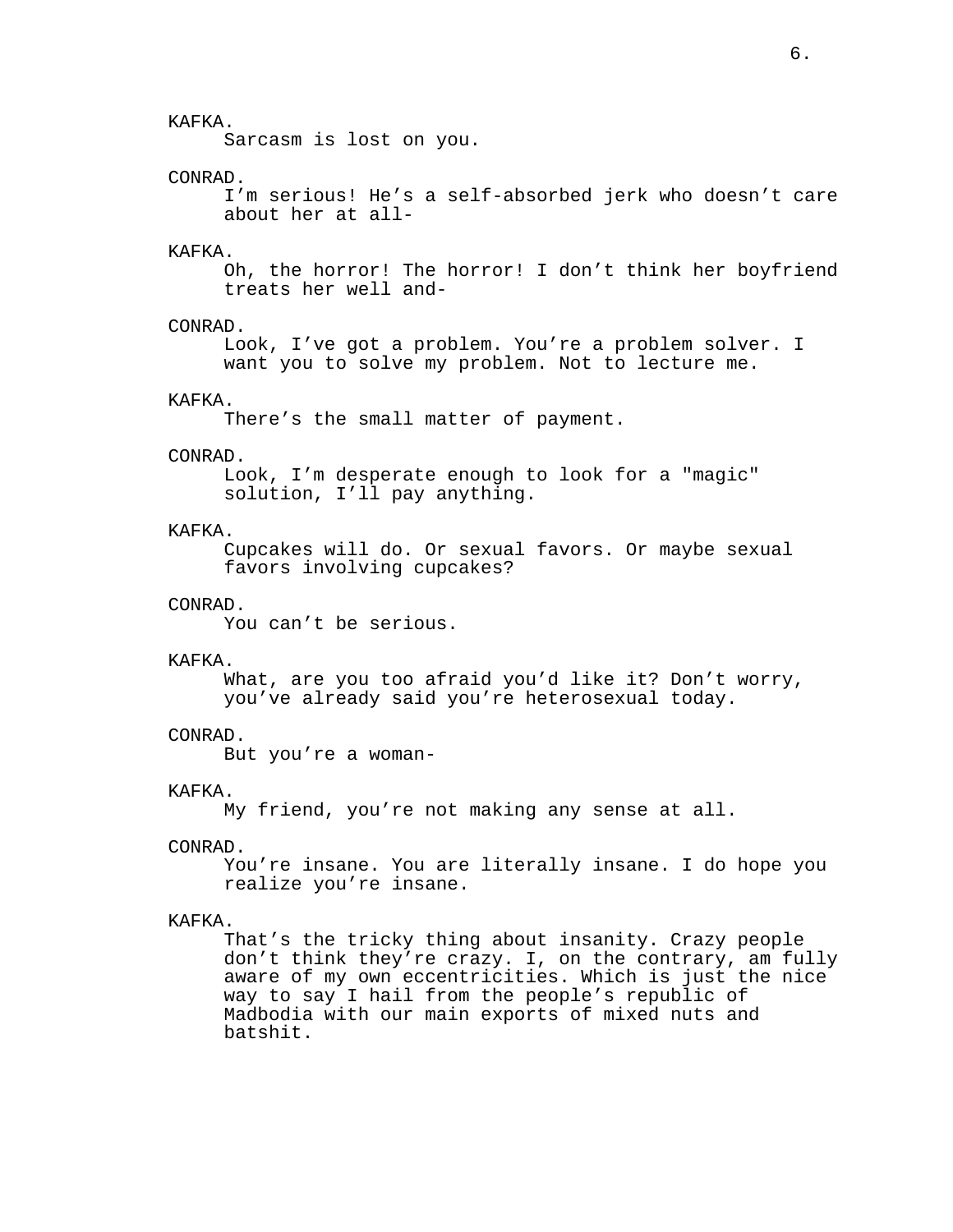CONRAD. Ugh. Fine. You win. What do I have to do? KAFKA. Nothing, I was only joking. You don't have to pay unless you're satisfied with my services. CONRAD. Are we still on the sexual favors...? KAFKA. No. I'm going to help you. I've got a brilliant solution to your problem. I think you won't be troubled again. CONRAD. Great, finally a light at the end of the tunnel! KAFKA. Oh, don't you worry yourself about that. It's just the train. CONRAD. That... worries me more than I think it should. KAFKA. Don't worry, I am an artist, my friend. From the heart of darkness- no pun intended-CONRAD. No pun achieved. KAFKA. You called to me, and now your problem will be resolved. CONRAD. Good. KAFKA. That girl won't have to deal with self centered jerks any more. She'll be happy. CONRAD. I have your guarantee? KAFKA. Oh, yes. One hundred percent. If you have any complaints, please, call me again. I'll try my damnedest to fix it. But there's one thing you should know-